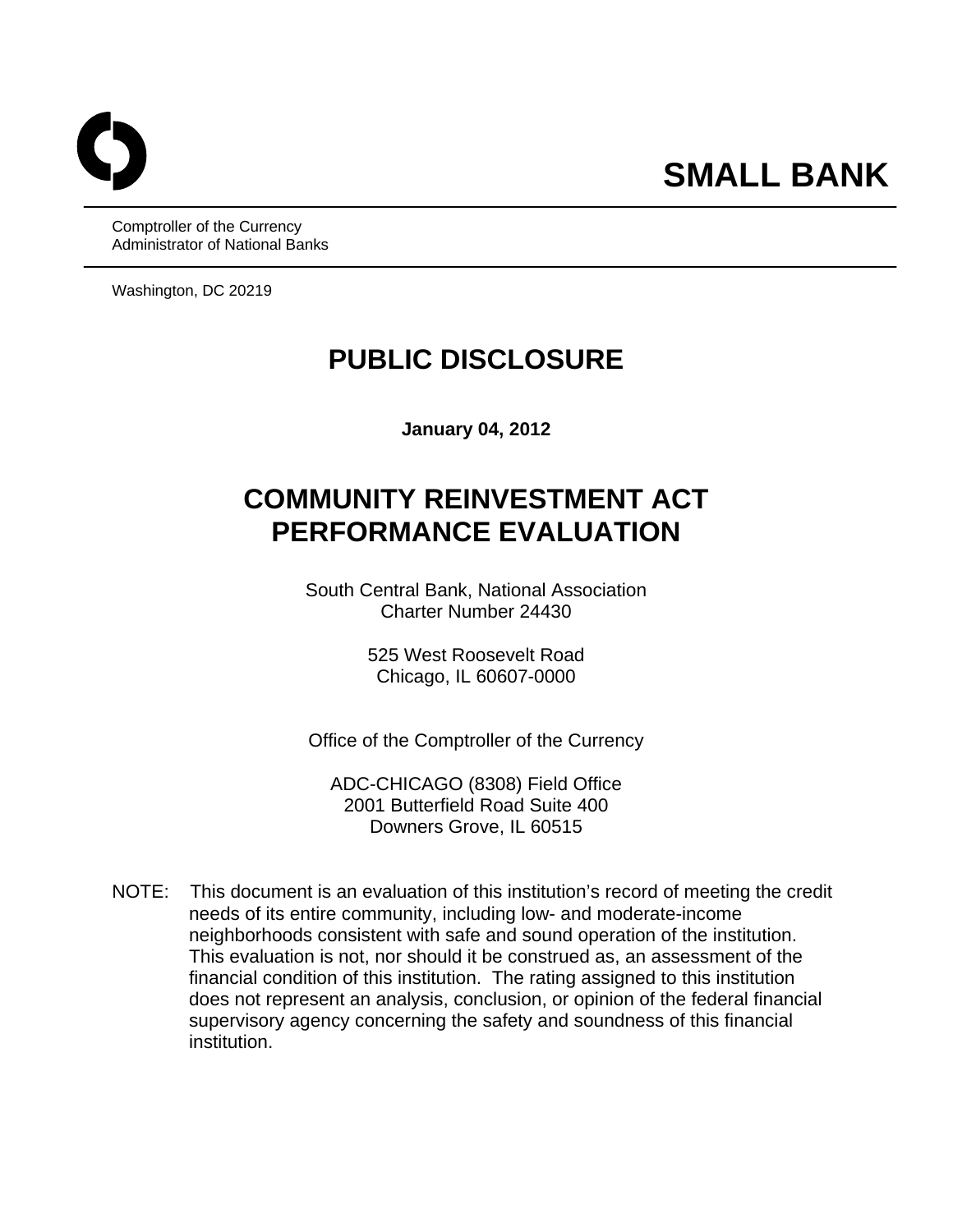# **INSTITUTION'S CRA RATING:** This institution is rated **Satisfactory.**

South Central Bank, National Association (SCB) has satisfactory performance in meeting the credit needs of the community. The major factors that support SCB's overall rating include:

- The bank's loan-to-deposit ratio is reasonable given the bank's size, financial condition, and assessment area credit needs.
- A majority of loans originated during the sampling period were outside the bank's assessment area when comparing by number; however, by loan amount, a majority of loans are inside the assessment area.
- The distribution of loans reflects reasonable penetration among borrowers of different income levels and businesses of different sizes in the assessment area.
- The distribution of loans reflects excellent dispersion in geographies of different income levels within the assessment area.
- The bank did not receive any written complaints about its performance in helping to meet the credit needs within its assessment area during this evaluation period.

# **SCOPE OF EXAMINATION**

SCB was evaluated under the Small Bank examination procedures, which consist of a lending test that evaluates the bank's record of meeting the credit needs of its assessment area (AA) through its lending activities. The evaluation period is from December 21, 2004 to January 4, 2012. To evaluate the bank's lending performance, we utilized home mortgage loans and small business loans originated (no loan purchases) during 2010 and 2011. There is no 2012 data included due to the early examination date within the year.

The bank reports home mortgage lending data under the requirements of the Home Mortgage Disclosure Act (HMDA). We tested a sample of the bank's HMDA data reported during the sampling period and found it was reliable. This data was used in our home mortgage lending analysis. Although the bank makes small business loans it is not a small business loan reporter.

# **DESCRIPTION OF INSTITUTION**

SCB's headquarters is located in Chicago, Illinois. SCB is a wholly owned subsidiary of First Business Bancorp Company, a one bank holding company. The bank's main office is located in the south loop in the Chicago Neighborhood of "Near West Side". Additionally SCB has four full service branches in Chicago, two of which have drive up facilities. Two of the four branch offices are located in the Chicago Neighborhood of Bridgeport, one is located in the Armour Square Neighborhood (Chinatown) and one in the Near West Side Neighborhood.

SCB has total assets of \$238 million as of September 30, 2011. The loan portfolio represents 56 percent of total assets. The table below illustrates the loan portfolio composition.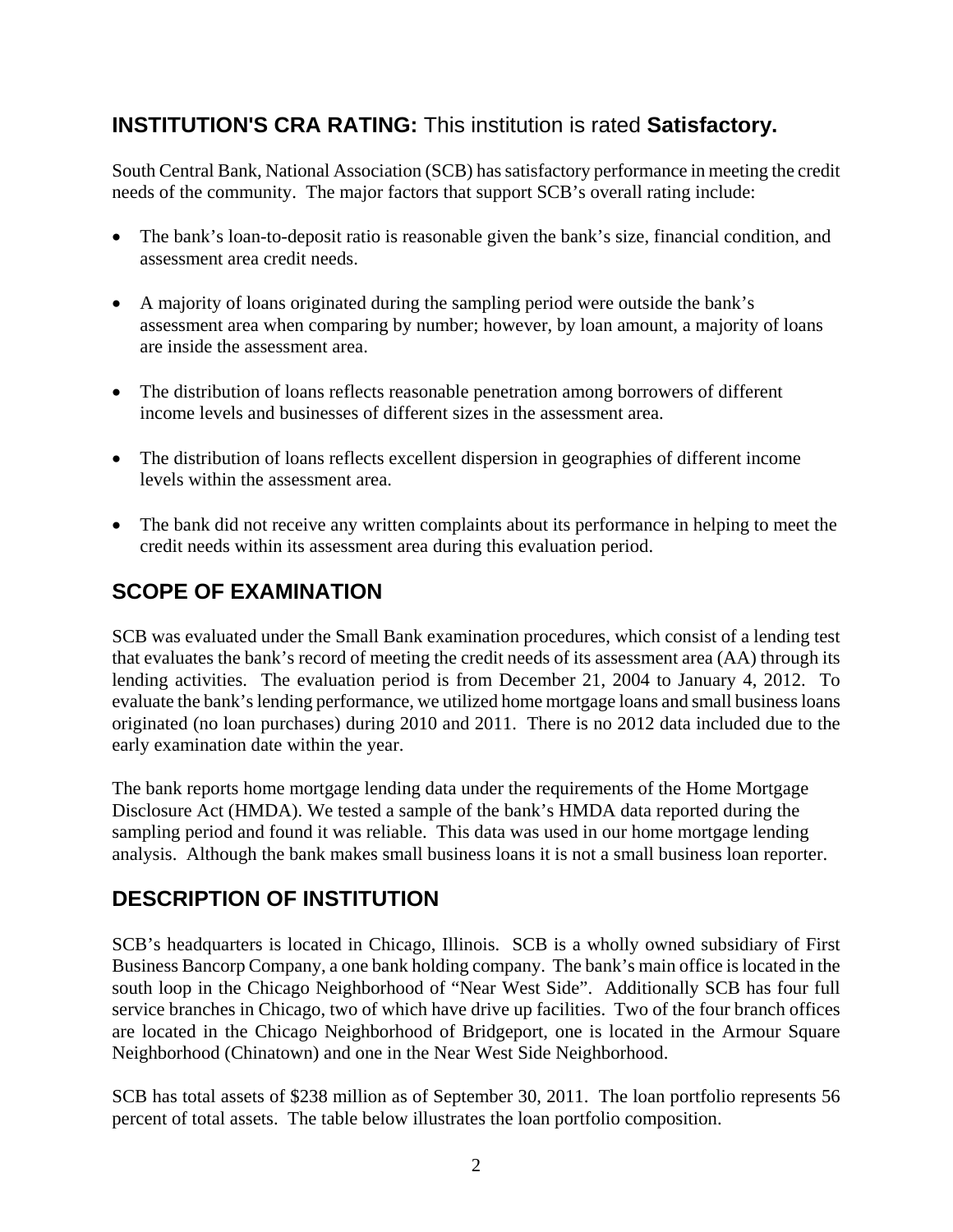| Table 1 - Balance Sheet Composition as of September 30, 2011 |           |                |  |  |  |  |  |  |
|--------------------------------------------------------------|-----------|----------------|--|--|--|--|--|--|
| <b>Loan Category</b>                                         | \$000s    | <b>Percent</b> |  |  |  |  |  |  |
| Home Mortgage Loans                                          | \$83,922  | 63.11          |  |  |  |  |  |  |
| <b>Business Loans</b>                                        | \$40,195  | 30.23          |  |  |  |  |  |  |
| <b>Consumer Loans</b>                                        | \$8,849   | 6.66           |  |  |  |  |  |  |
| <b>Total</b>                                                 | \$132,966 | 100.00         |  |  |  |  |  |  |

SCB is one of the most significant providers of home improvement financing through the HUD/FHA Title 1 Home Improvement Loan program. These loans are originated in 14 Midwestern states. In addition to Title 1 lending, SCB is also an active provider of SBA loans in the Chicago metropolitan area and has a preferred SBA lender designation.

The bank's primary home mortgage loan products would be Title 1 home improvement lending, by number; however, home refinance lending is much larger by dollar amount. In 2010 and 2011 SCB originated 1,871 loans totaling \$108.6 million. These originations included 1,521 (81.29 percent) home improvement loans totaling \$22.9 million (21.09 percent) and 250 refinance loans (13.36 percent) totaling \$65.7 million (60.5 percent).

There are no legal, financial, or other factors impeding the bank's ability to help meet the credit needs in the bank's assessment areas. There has been no change in the bank's corporate structure since the last CRA examination. The last CRA evaluation, dated December 20, 2004, indicated SCB had an "Outstanding" record of meeting community credit needs.

# **DESCRIPTION OF ASSESSMENT AREA**

SCB's assessment area consists of nine adjacent counties in the Chicago metropolitan area: Cook, DeKalb, DuPage, Grundy, Kane, Kendall, Lake, McHenry and Will Counties. All of the counties except Lake are part of the Chicago-Naperville-Joliet Metropolitan District (MD). Lake County is part of the Lake County-Kenosha County IL-WI MD. The bank added the counties of DeKalb, Grundy and Kendall since the last examination and the current assessment area meets regulatory requirements.

Based on 2000 census data, the assessment area has 1,875 census tracts, including 240 low-income (12.80 percent); 461 moderate-income (24.59 percent); 665 middle-income (35.46 percent); 492 (26.24 percent) upper-income; and 17 census tracts (0.91 percent) with no income level classification assigned.

According to the 2000 Census Bureau data, the assessment area has a population of 8.2 million which includes 3.0 million households and 2.0 million families. There are 3.1 million housing units of which 1.9 million, or 61.30, percent are owner-occupied housing units (OOHU's). The percentage of 1-4 family units in comparison to all housing units in the assessment area is 72.26 percent; however multifamily units are significant, totaling 26.85 percent and vacant units total 5.14 percent. Also important is the 9.67 percent of households that are below poverty level. The updated median family income in the assessment area is \$75,876 and the median housing value is \$177,789.

Unemployment has been at historically high levels during the last several years in the assessment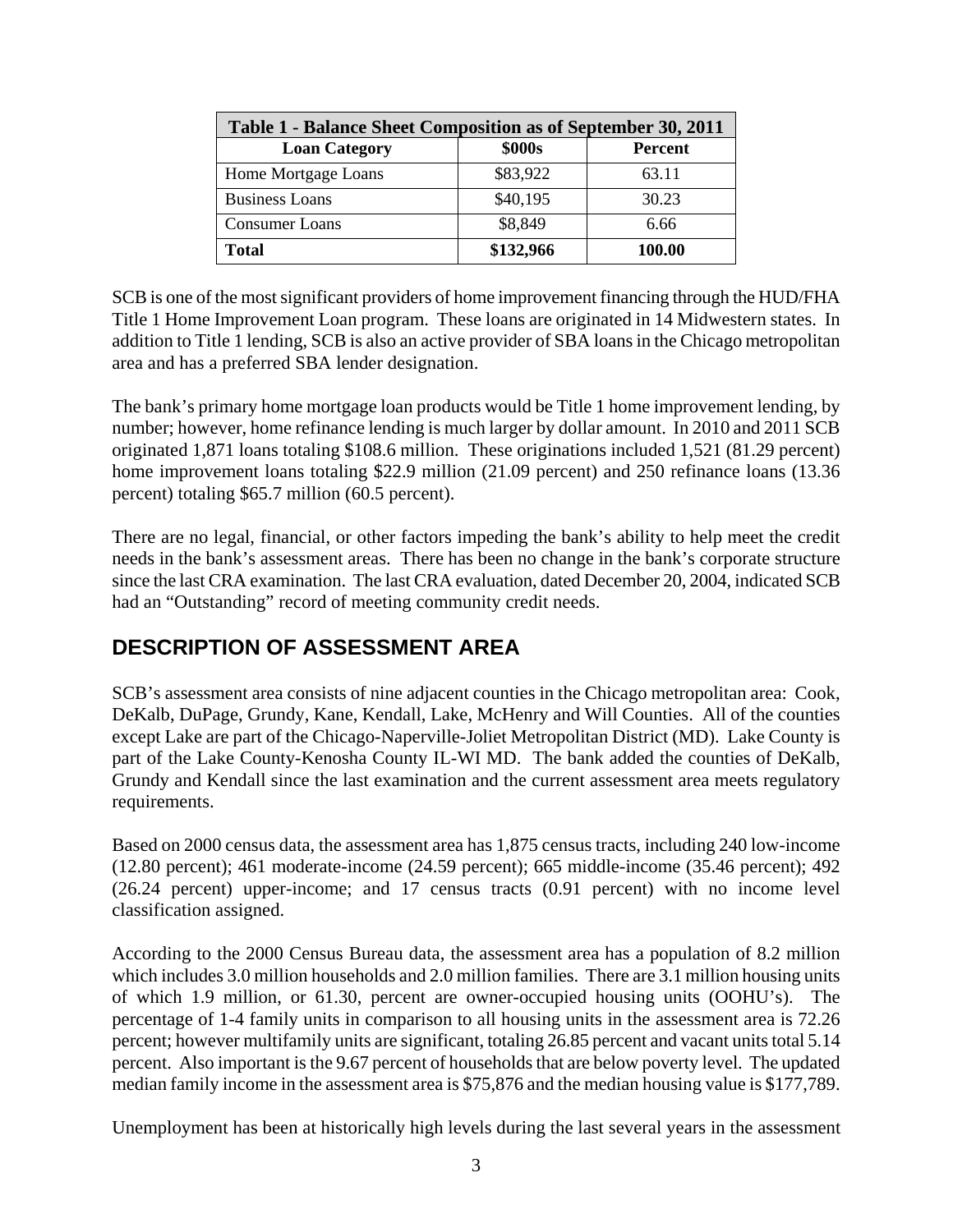area. Bureau of Labor Statistics data indicates the following unemployment rates for September 2011; Chicago MD 10.1 percent; Chicago-Naperville-Joliet MSA 10.5 percent; Cook County 10.4 percent; the State of Illinois 9.5 percent.

The bank's assessment area is a highly competitive environment, as there are 231 banks reporting deposit taking branch offices as of June 30, 2011. SCB's deposits at that time of \$174.9 million ranked 123rd with a 0.06 percent market share. Within Cook County (where all SCB branches are located) the bank's market share is 0.09 percent, ranking it 79th of 153 institutions.

The OCC conducted two community contacts to assess credit needs and economic conditions within the assessment area. One contact's organization fosters job creation for small businesses and the contact indicated that credit is not readily available to small business, and that banks are reluctant to extend lines of credit putting a significant drag on growth. Another contact whose organization promotes community reinvestment and economic development in lower-income communities indicated that the foreclosure crisis has had a significantly adverse impact in Chicago and there are multiple needs including: small, short term unsecured consumer credit for emergency needs; support for foreclosure intervention programs and homebuyer education; affordable, accessible deposit accounts for those trying to re-enter the banking mainstream; and loans or investments to Community Development Financial Institutions.

# **CONCLUSIONS ABOUT PERFORMANCE CRITERIA**

### **Loan-to-Deposit Ratio**

The bank's average loan-to-deposit ratio (LTD) is reasonable given the bank's size, financial condition, and assessment area credit needs.

The bank's LTD ratio for the 27 quarters ended March 31, 2005 through September 30, 2011 averaged 77.68 percent. The bank's ratio at September 30, 2011 was 75.56 percent. Generally, the ratio increased from a low on March 31, 2005, of 66.32 percent to a peak of 91.31 percent on September 30, 2008 and since that time the ratio gradually dropped to its current level. A review of five similarly situated financial institutions (similar locations and size) indicated a LTD ratio range in 2011 of 61.62 percent to 99.97 percent, indicating the bank's ratio is reasonable in comparison to others similar institutions.

### **Lending in Assessment Area**

A majority of loans originated during the sampling period were outside the bank's AA when comparing by number. This was primarily because of performance within the home improvement loan portfolio. As previously noted, home improvement loans account for approximately 80% of all home mortgage loan originations, by number. Therefore, performance within that portfolio has a greater impact on performance criteria conclusions. By dollar volume, SCB originated a majority of lending inside the assessment area. Furthermore, a substantial majority of originated home purchase loans, home refinance loans, and small business loans (by both number and amount) were located inside the assessment area. Overall, SCB's lending within the assessment area is reasonable.

Lending inside the assessment area by number is 32.68 percent; however, by dollar amount the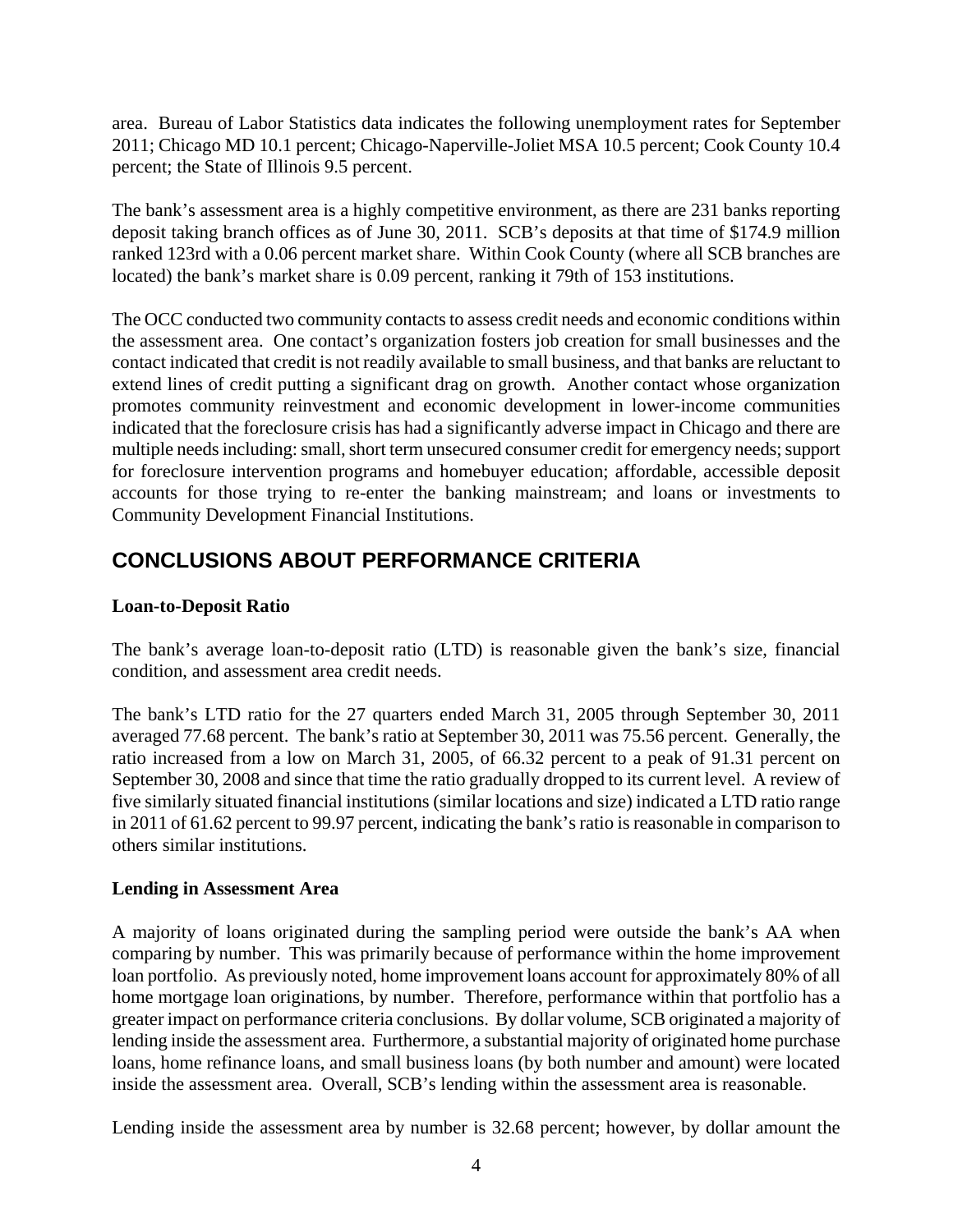inside ratio is 72.25 percent. The reason for the large difference in ratios is SCB's substantial home improvement lending (mostly Title 1 loans) outside of the assessment area. Only 18.41 percent (280 of 1,521) of the bank's home improvement loans by number (and 17.52 percent by amount) are located inside the assessment area. However, home improvement loans are very small in size in comparison to the bank's home purchase and refinance loans, most of which are located inside the assessment area. Consequently the home improvement loan impact by dollar amount to the in/out ratio is much less significant than by number.

The following table details the bank's lending within the assessment area by the number and dollar amount of loans originated during the evaluation period:

| <b>Table 2 - Lending in Assessment Area</b> |     |                 |          |         |         |        |                                |          |       |         |  |
|---------------------------------------------|-----|-----------------|----------|---------|---------|--------|--------------------------------|----------|-------|---------|--|
|                                             |     | Number of Loans |          |         |         |        | Dollars of Loans (000 omitted) |          |       |         |  |
|                                             |     | Inside          |          | Outside | Inside  |        |                                | Outside  |       | Total % |  |
| Loan Type                                   | #   | $\frac{0}{0}$   | #        | $\%$    | Total % | \$     | $\%$                           | \$       | $\%$  |         |  |
|                                             |     |                 |          |         |         |        |                                |          |       |         |  |
| Home Purchase*                              | 94  | 94.00           | 6        | 6.00    | 100.00  | 17,902 | 89.39                          | 2.125    | 10.61 | 100.00  |  |
| Home Improvement*                           | 280 | 18.41           | 1.241    | 81.59   | 100.00  | 3.997  | 17.52                          | 18.812   | 82.48 | 100.00  |  |
| Home Refinance*                             | 224 | 89.60           | 26       | 10.40   | 100.00  | 55,902 | 85.03                          | 9,844    | 14.97 | 100.00  |  |
| Home Mortgage*                              | 598 | 31.96           | 1,273    | 68.04   | 100.00  | 77,801 | 71.65                          | 30,781   | 28.35 | 100.00  |  |
| <b>Small Business**</b>                     | 20  | 100.00          | $\Omega$ | 0.00    | 100.00  | 2,358  | 100.00                         | $\Omega$ | 0.00  | 100.00  |  |
|                                             |     |                 |          |         |         |        |                                |          |       |         |  |
| <b>TOTAL Loans</b>                          | 618 | 32.68           | 1,273    | 67.32   | 100.00  | 80,159 | 72.25                          | 30,781   | 27.75 | 100.00  |  |

\* Represents loans originated between January 1, 2010 and December 31, 2011 as reported on the bank's HMDA/LAR. \*\*SCB is not a small business loan reporter. Loan data is based solely from a sample size of 20 loans.

### **Lending to Borrowers of Different Incomes and to Businesses of Different Sizes**

The distribution of loans reflects reasonable penetration among borrowers of differing income levels and businesses of different sizes given the performance context of the institution.

### Home Mortgage Loan Originations

The borrower distribution of home purchase loans is excellent. Although home purchase loans made to low-income borrowers are well below the percentage of low-income families within the assessment area, loans made to moderate-income borrowers are well above the percentage of moderate-income-families within the assessment area. When combined, SCB's 45.05 percent ratio is significantly above the 38.11 percent assessment area family demographics.

The borrower distribution of home improvement loans is reasonable. Home improvement loans made to low-income borrowers are well below the percentage of low-income families within the assessment area, but loans to moderate-income borrowers are above the percentage of moderateincome families within the area. Combined, SCB's ratio of 32.73 percent is slightly below the 38.11 percent assessment area family demographics.

The borrower distribution of home refinance loans is poor. Home refinance loans made to low-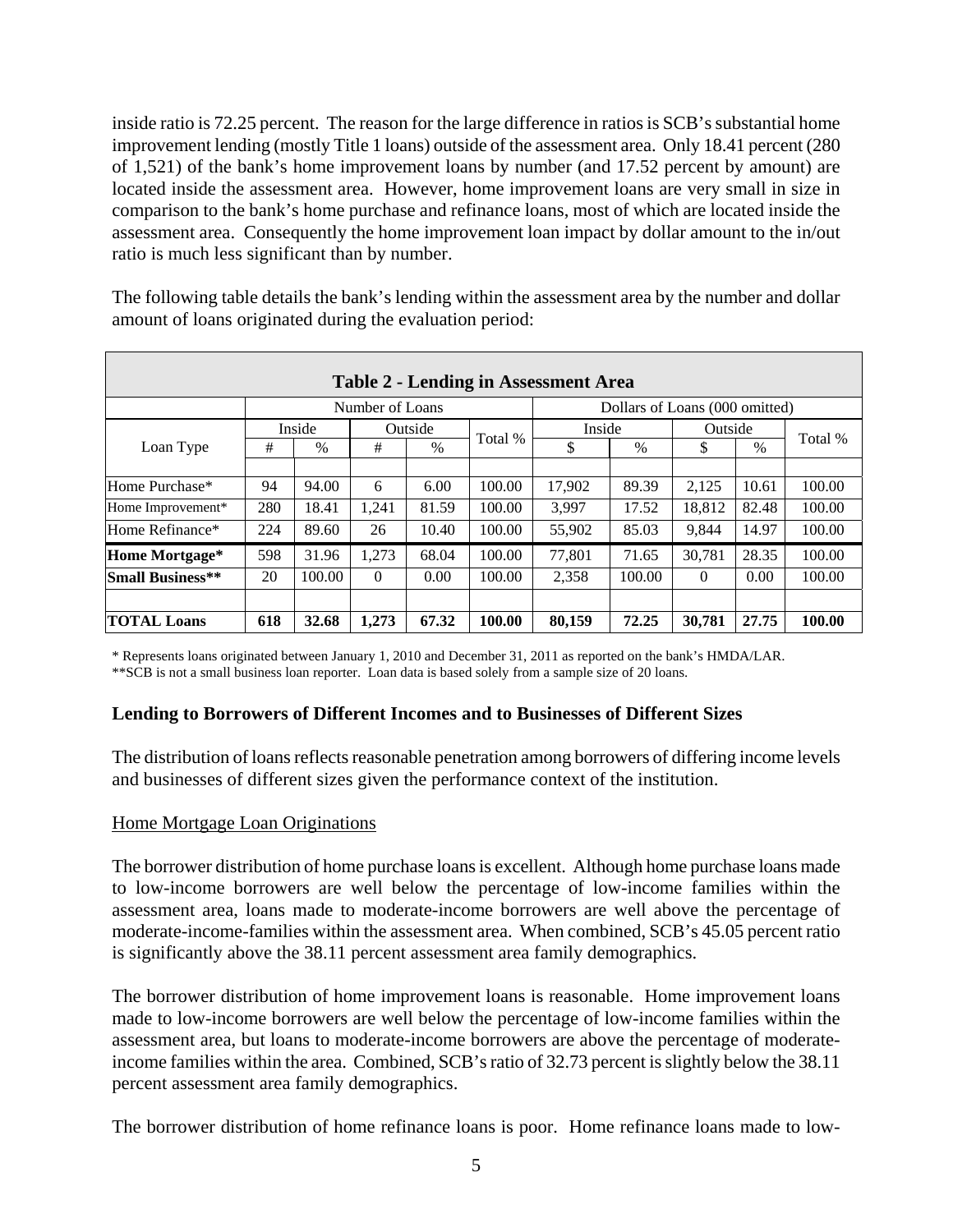income borrowers are significantly below the percentage of low-income families within the assessment area. In addition, refinance loans made to moderate-income borrowers are just below the percentage of moderate-income families within the area. When combined, SCB's ratio of 17.07 percent is well below the 38.11 percent assessment area family demographics. Income restraints on the low-income segment of the assessment area make it difficult for them to purchase residential housing, and they more often rent their residences compared to more affluent groups.

In evaluating the borrower distribution of home mortgage loans we considered the significant number of households that live below the poverty level, which, using 2000 census data, was 9.67 percent. Unemployment is also a significant factor with the monthly unemployment rates for the Chicago MD ranging from 8.6 percent to 10.2 percent during 2011. The poverty level and the unemployment rates are barriers that have a significantly negative effect on home ownership and credit-worthiness.

| Table 3 – Borrower Distribution of Home Mortgage Loans $(2010 - 2011)^*$ |                     |                     |           |                                                     |                     |                                  |                     |                                |  |  |  |
|--------------------------------------------------------------------------|---------------------|---------------------|-----------|-----------------------------------------------------|---------------------|----------------------------------|---------------------|--------------------------------|--|--|--|
| Borrower<br>Income Level                                                 | Low                 |                     | Moderate  |                                                     |                     | Middle                           | Upper               |                                |  |  |  |
| Loan Type                                                                | % of AA<br>Families | $%$ of<br>$Loans**$ | $%$ of AA | $%$ of<br>Number of Families Number of<br>$Loans**$ | % of AA<br>Families | $%$ of<br>Number of<br>$Loans**$ | % of AA<br>Families | $%$ of<br>Number of<br>Loans** |  |  |  |
| Home<br>Purchase*                                                        | 20.54               | 9.89                | 17.57     | 35.16                                               | 22.09               | 28.57                            | 39.80               | 26.37                          |  |  |  |
| Home<br>Improvement*                                                     | 20.54               | 10.07               | 17.57     | 22.66                                               | 22.09               | 34.89                            | 39.80               | 32.37                          |  |  |  |
| Home<br>Refinance*                                                       | 20.54               | 1.90                | 17.57     | 15.17                                               | 22.09               | 25.12                            | 39.80               | 57.82                          |  |  |  |

\*Represents loans originated between January 1, 2010 and December 31, 2011 as reported on the bank's HMDA/LAR.

\*\*This ratio reflects an adjustment to eliminate the 3.01% of loans where borrower income was not available.

### Business Loan Originations

Borrower distribution of small business loans is reasonable based on the sample size of twenty loans. SCB's loans to businesses with revenues of \$1 million or less is well below the percentage of loans made to businesses reporting revenues under \$1 million in the assessment area. Competition for small business loans in the bank's assessment area is very strong with 191 lenders reporting an originated or purchased small business loan in 2010. A review of the market share leaders for small business reporters in 2010 indicates the great majority are financial institutions that are much larger than SCB.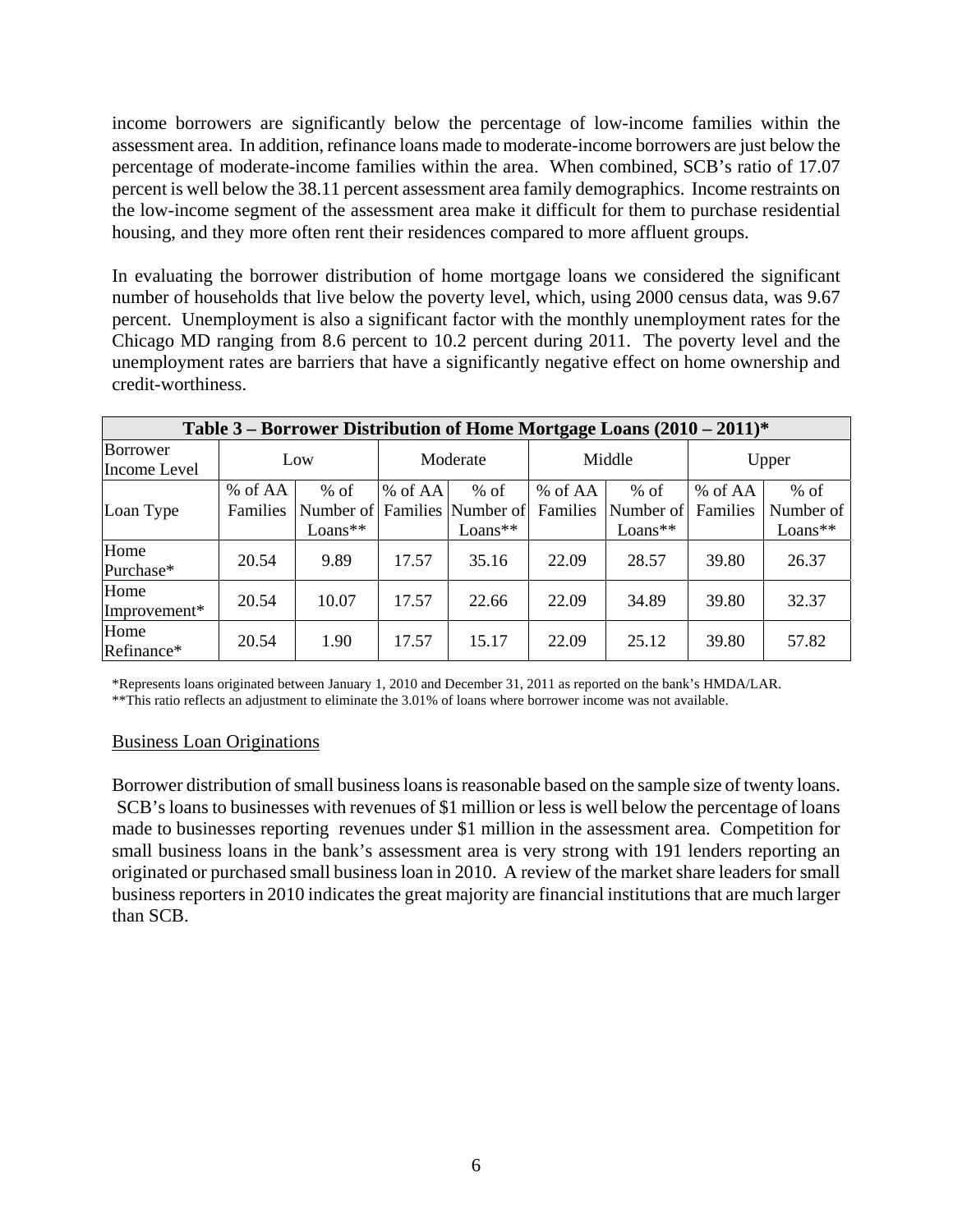| Table 3A - Borrower Distribution of Loans to Businesses in AA |                    |                               |         |                      |  |  |  |  |  |
|---------------------------------------------------------------|--------------------|-------------------------------|---------|----------------------|--|--|--|--|--|
| Business Revenues (or Sales)                                  | $\leq$ \$1,000,000 | > \$1,000,000<br>Unavailable/ |         | <b>Total Percent</b> |  |  |  |  |  |
|                                                               |                    |                               | Unknown |                      |  |  |  |  |  |
| % of AA Businesses                                            | 65.33              | 4.23                          | 30.44   | 100.00               |  |  |  |  |  |
| % of Bank Loans in AA by #                                    | 20.00              | 75.00                         | 5.00    | 100.00               |  |  |  |  |  |
| % of Bank Loans in AA by \$                                   | 17.68              | 73.84                         | 8.48    | 100.00               |  |  |  |  |  |

\*SCB is not a small business loan reporter. Loan data is from a sample size of 20 loans.

#### **Geographic Distribution of Loans**

The distribution of loans reflects excellent dispersion in geographies of different income levels within the bank's AA.

### Home Mortgage Loan Originations

The geographic distribution of home mortgage loans is excellent.

The geographic distribution of home purchase loans is excellent. The number of SCB loans made in the low-income census tracts of the assessment area greatly exceeds the percentage of owneroccupied units in those tracts. Also, SCB's distribution of loans made in moderate-income tracts significantly exceeds the percentage of owner-occupied units in those tracts. Combined, the percentage of SCB's home purchase loans made in low- and moderate-income tracts of 26.60 percent is well above the owner-occupied housing unit demographics of 17.61 percent.

Geographic distribution of home improvement loans is excellent. Home improvement loans made in low-income census tracts greatly exceeds the percentage of owner-occupied units in those tracts. Additionally, distribution in moderate-income census tracts greatly exceeds the percentage of owner occupied units in those tracts. Combined, the percentage of SCB's home improvement loans of 49.64 percent greatly exceeds the owner-occupied housing unit demographics of 17.61 percent.

Geographic distribution of home refinance loans is reasonable. Home refinance loans made in lowincome census tracts is near the percentage of owner-occupied units in those geographies. Distribution of loans made in the moderate-income tracts is slightly below the percentage of owner occupied units in those tracts. Combined the percentage of SCB's home refinance loans of 15.18 percent is slightly below the 17.61 percent owner-occupied housing unit demographic ratio.

| Table 4 - Geographic Distribution of Home Mortgage Loans in the Bank's AA |        |            |               |            |        |            |        |            |  |  |
|---------------------------------------------------------------------------|--------|------------|---------------|------------|--------|------------|--------|------------|--|--|
| Borrower Income Level                                                     | Low    |            | Moderate      |            | Middle |            | Upper  |            |  |  |
| Loan Type                                                                 | OOHU's | <b>SCB</b> | <b>OOHU's</b> | <b>SCB</b> | OOHU's | <b>SCB</b> | OOHU's | <b>SCB</b> |  |  |
| Home Purchase                                                             | 2.47   | 4.26       | 15.14         | 22.34      | 44.49  | 40.43      | 37.91  | 32.98      |  |  |
| Home Improvement                                                          | 2.47   | 7.14       | 15.14         | 42.5       | 44.49  | 39.29      | 37.91  | 11.07      |  |  |
| Home Refinance                                                            | 2.47   | 2.23       | 15.14         | 12.95      | 44.49  | 35.71      | 37.91  | 49.11      |  |  |

\*Represents loans originated between January 1, 2010 and December 31, 2011 as reported on SCB's HMDA/LAR.